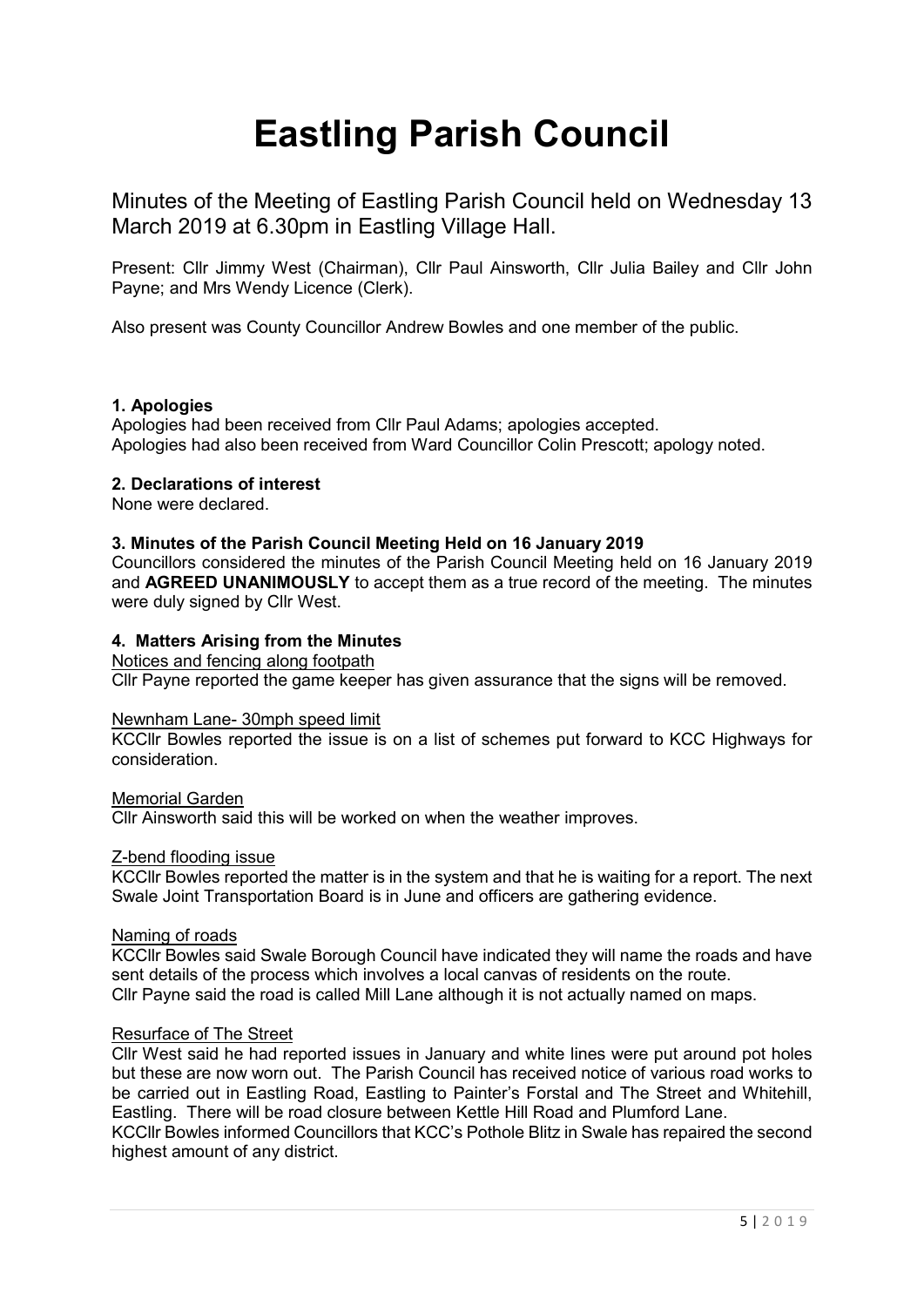# **5. Public Time**

*The meeting was adjourned for the Public Time.*

A member of the public said the road closure is to repair eighteen patches and potholes. The previous road closure was to allow SGN to install a gas pipe.

*The meeting was reconvened.*

## **6. Village Warden's Report**

There was no report from the Village Warden.

## **7. Farm Manager's Report**

Cllr Payne reported the Farm Manager has expressed concern regarding the field down to the school as they are damaging crops.

*ACTION: Cllr Bailey to draft an article for the Newsletter and website requesting people to keep to the footpath and to respect the crops growing in the field.*

KCCllr Bowles said he will contact the PROW Officer to request signage.

## **8. Website**

Cllr Ainsworth reported there were no problems with the Village Website. Cllr West said the Parish Council website was up to date.

## **9. Chairman's Report**

Cllr West said an invitation to become a member of Action with Communities in Rural Kent. Cllr Bailey said the Council is currently a member of CPRE.

Cllr Ainsworth will give details of Action with Communities in Rural Kent to the Village Hall Committee for consideration.

## **10. Finance**

Cllr Payne reported the only payments had been to the Clerk and also for the Parish Council's insurance.

Cllr Ainsworth said the Village Hall has had a quotation for £313 for the lights.

Cllr West said the Council has agreed to purchase the heating system up to £1,250, and £500 for the erection of a permanent mounting infrastructure for stage lighting for attaching the stage lighting.

Cllr Ainsworth said the Village Hall has a quote of £2,500 for the heating system which has been costed for four blowers and will need to pay £1,250 deposit for the system.

Cllr West reported that a local craftsman has offered to build the church a new noticeboard for free.

Cllr West said the church has planned a Flower Festival and Concert in June, they will also be creating a Memorial Garden in the triangle outside the churchyard wall and might apply for a grant. The Memorial Garden will have a rose for each of those who died in World War I and World War II

# **11. Planning Matters**

i. Ref: 19/500642/FULL

Proposal: Erection of an oak framed garden room, replacing existing lean-to extension and existing pergola with retractable canopy (Resubmission of 18/503848/FULL)

Address: 6 Kettle Hill Eastling Faversham Kent ME13 0BB

Councillors considered the application and had no objections to the proposal.

ii. Ref: 19/500942/FULL

Proposal: Erection of timber boundary fence including reduction of fence height from 1.8m to 1.5m and planting of hawthorn whips (part retrospective)

Address: Rose Cottage, Kettle Hill Eastling Faversham Kent ME13 0BB